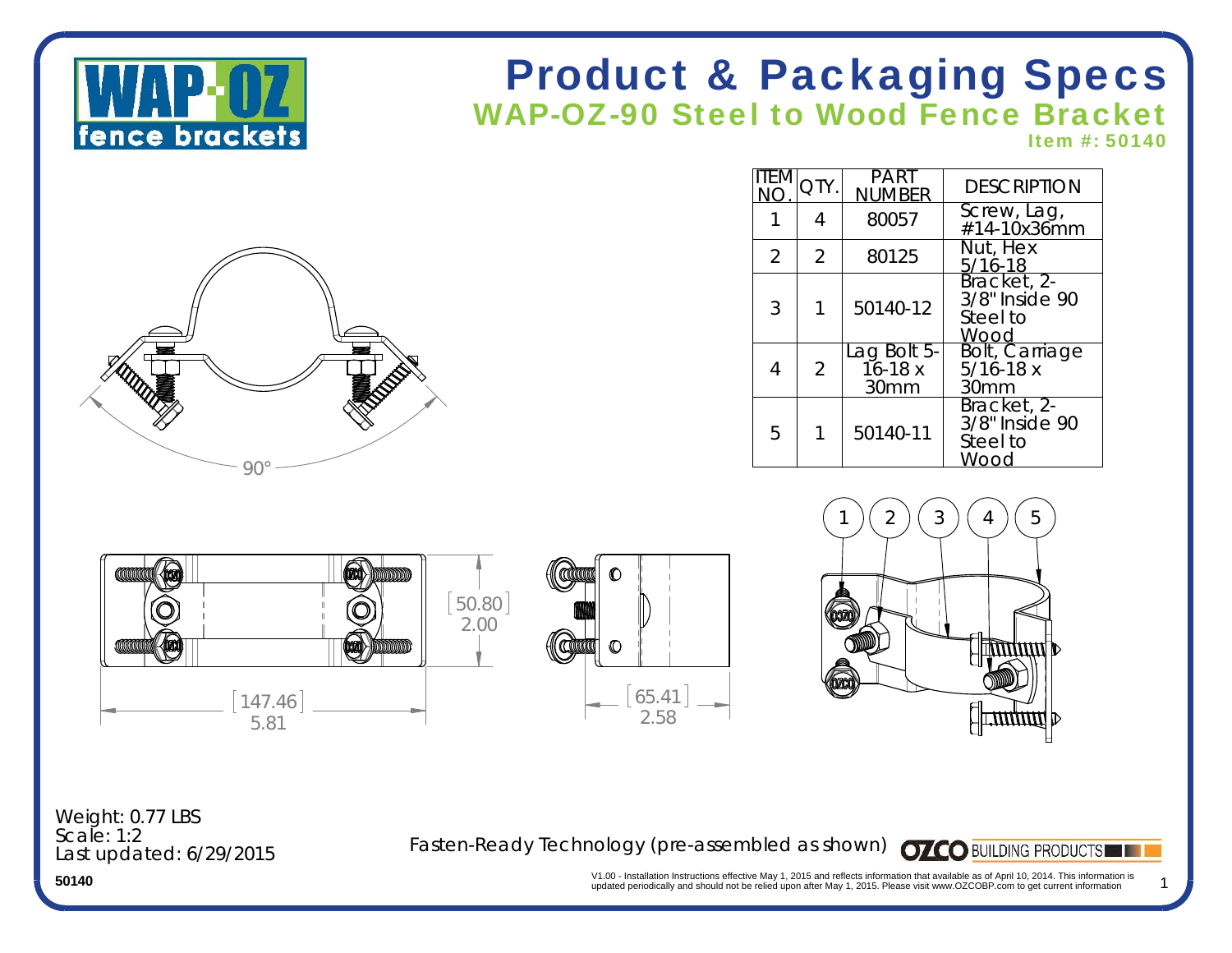

### Product & Packaging Specs WAP-OZ-90 Steel to Wood Fence Bracket Item #: 50140





Last updated: 6/29/2015 Weight: 0.77 LBS Scale: 1:1

### **OZCO BUILDING PRODUCTS**

V1.00 - Installation Instructions effective May 1, 2015 and reflects information that available as of April 10, 2014. This information is updated periodically and should not be relied upon after May 1, 2015. Please visit w 2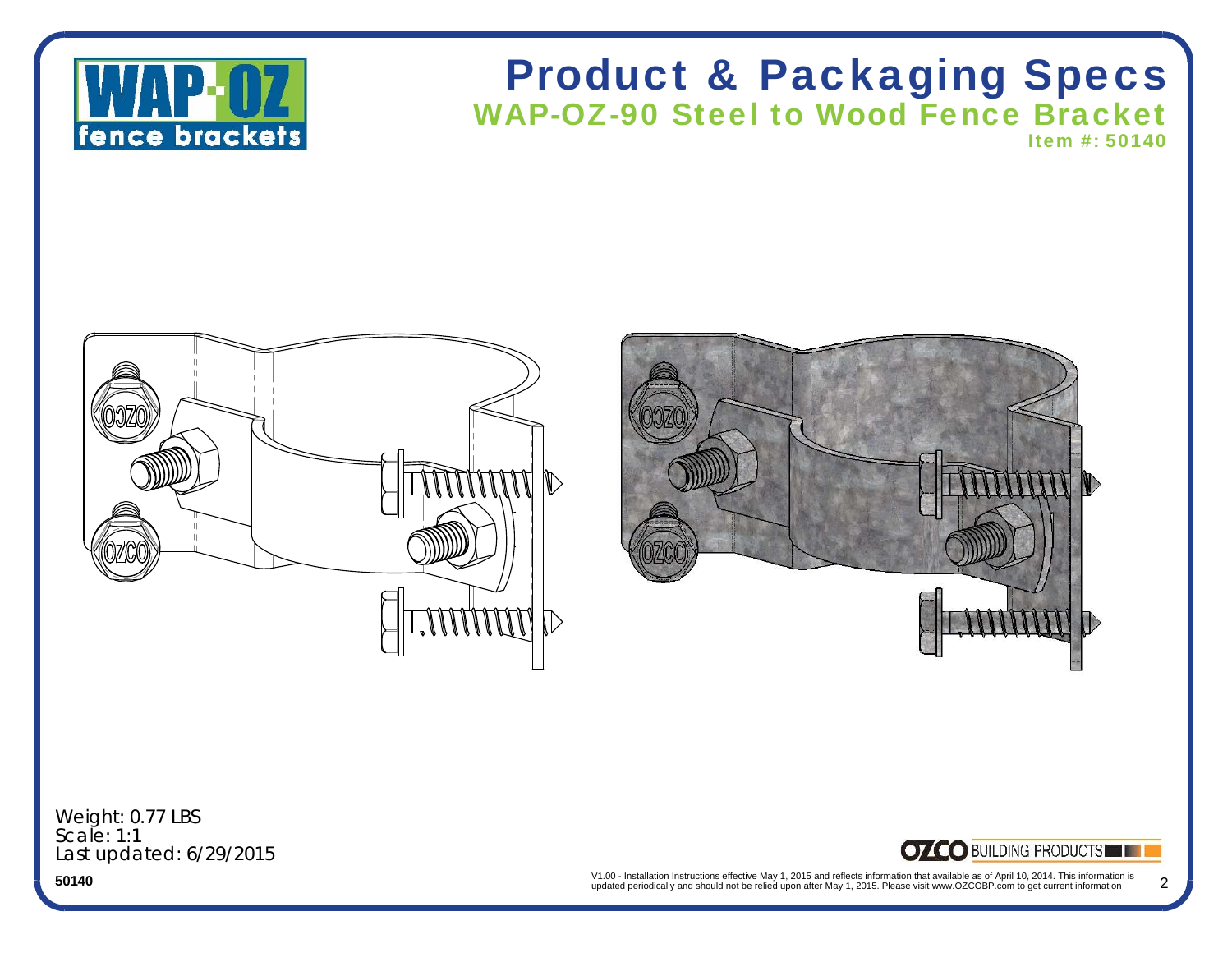

## Product & Packaging Specs WAP-OZ-90 Steel to Wood Fence Bracket

Item #: installed with pipe on wood







Last updated: 6/29/2015 Weight: LBS Scale: 1:5

### **OZCO BUILDING PRODUCTS**

V1.00 - Installation Instructions effective May 1, 2015 and reflects information that available as of April 10, 2014. This information is updated periodically and should not be relied upon after May 1, 2015. Please visit w 3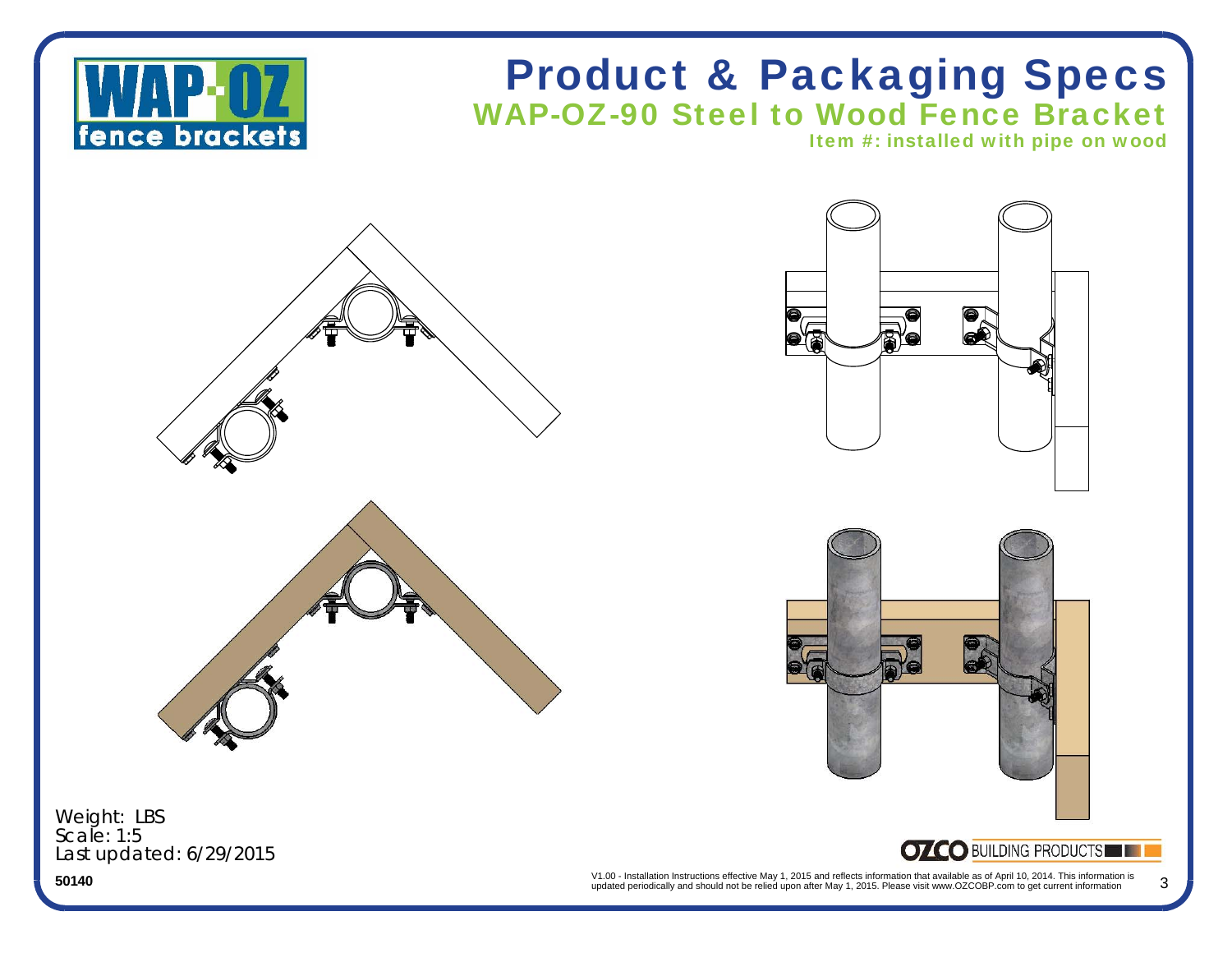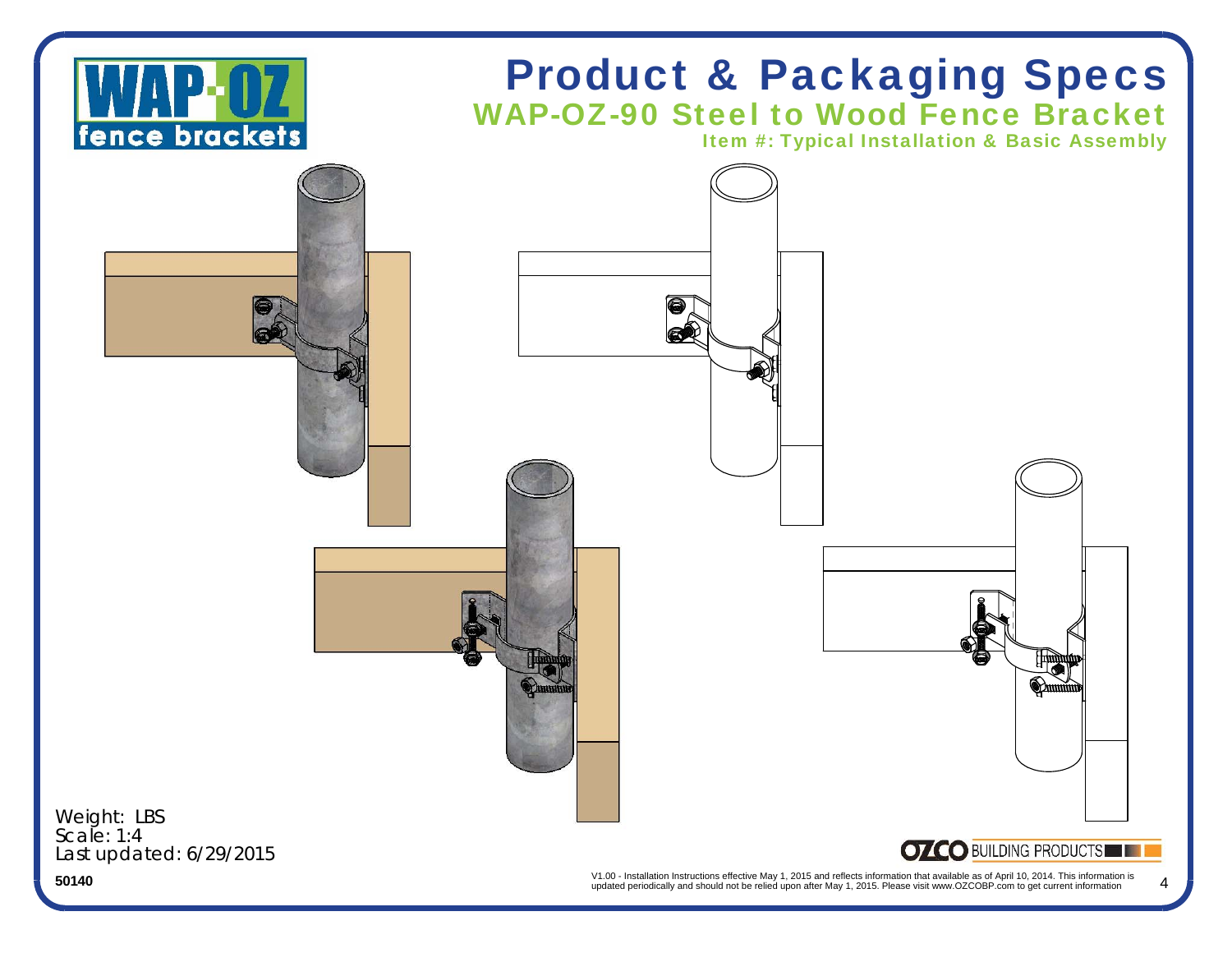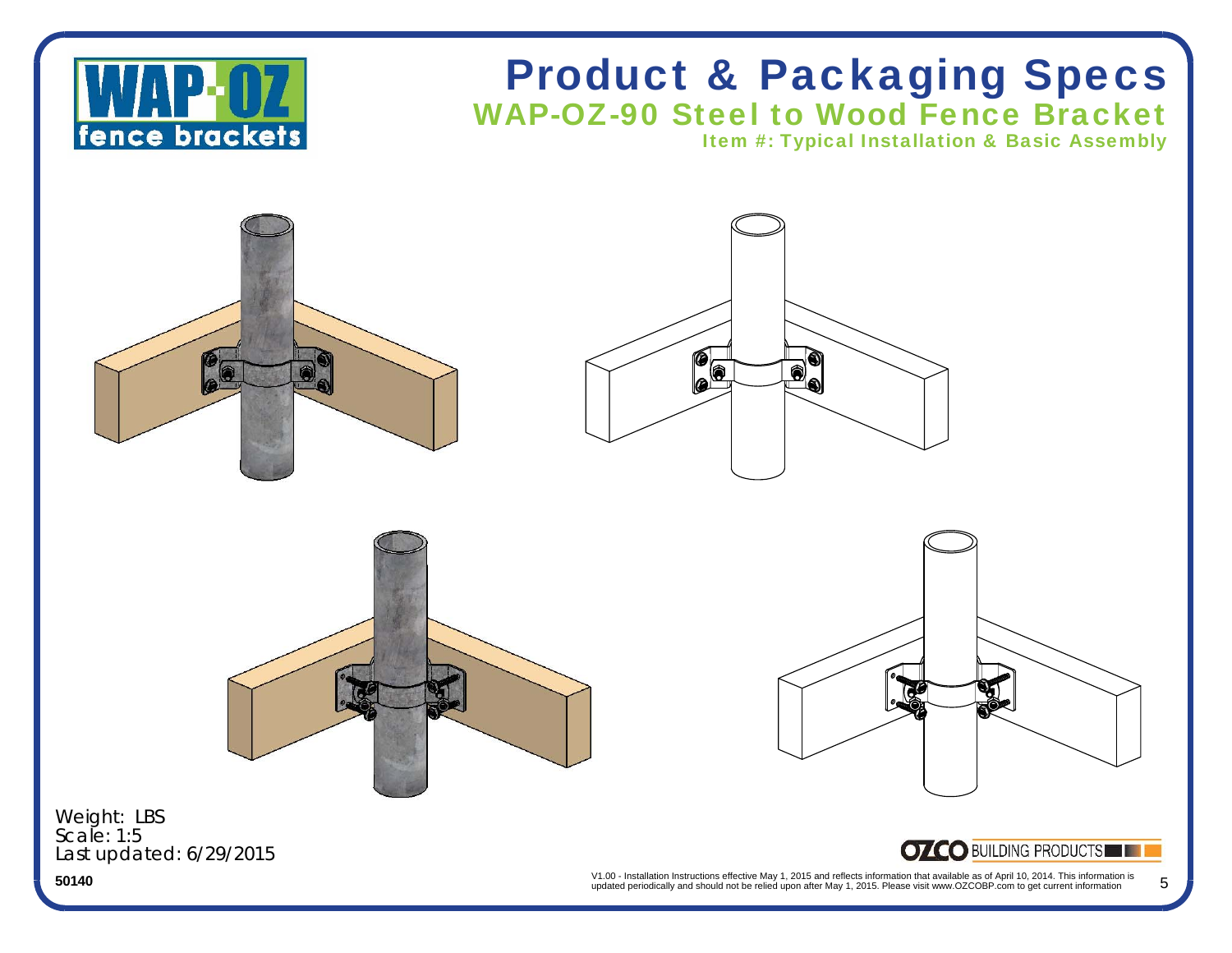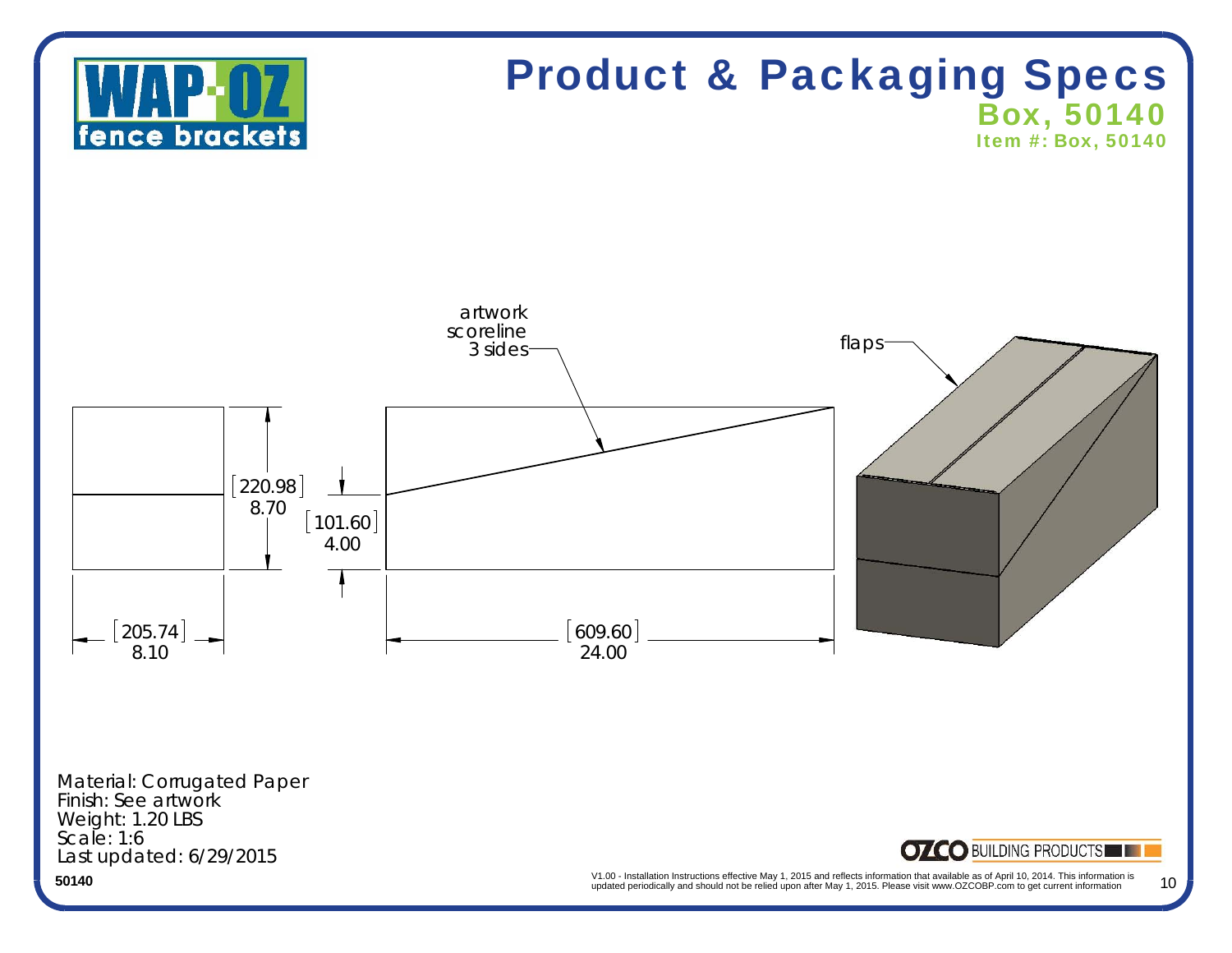

# Product & Packaging Specs 50140 Packing

Item #: Box packing

Note:place each bracket inside plastic bag with barcode label on outside of each bag.





Last updated: 6/29/2015 Weight: 35 LBS Scale: 1:4



V1.00 - Installation Instructions effective May 1, 2015 and reflects information that available as of April 10, 2014. This information is<br>updated periodically and should not be relied upon after May 1, 2015. Please visit w 11